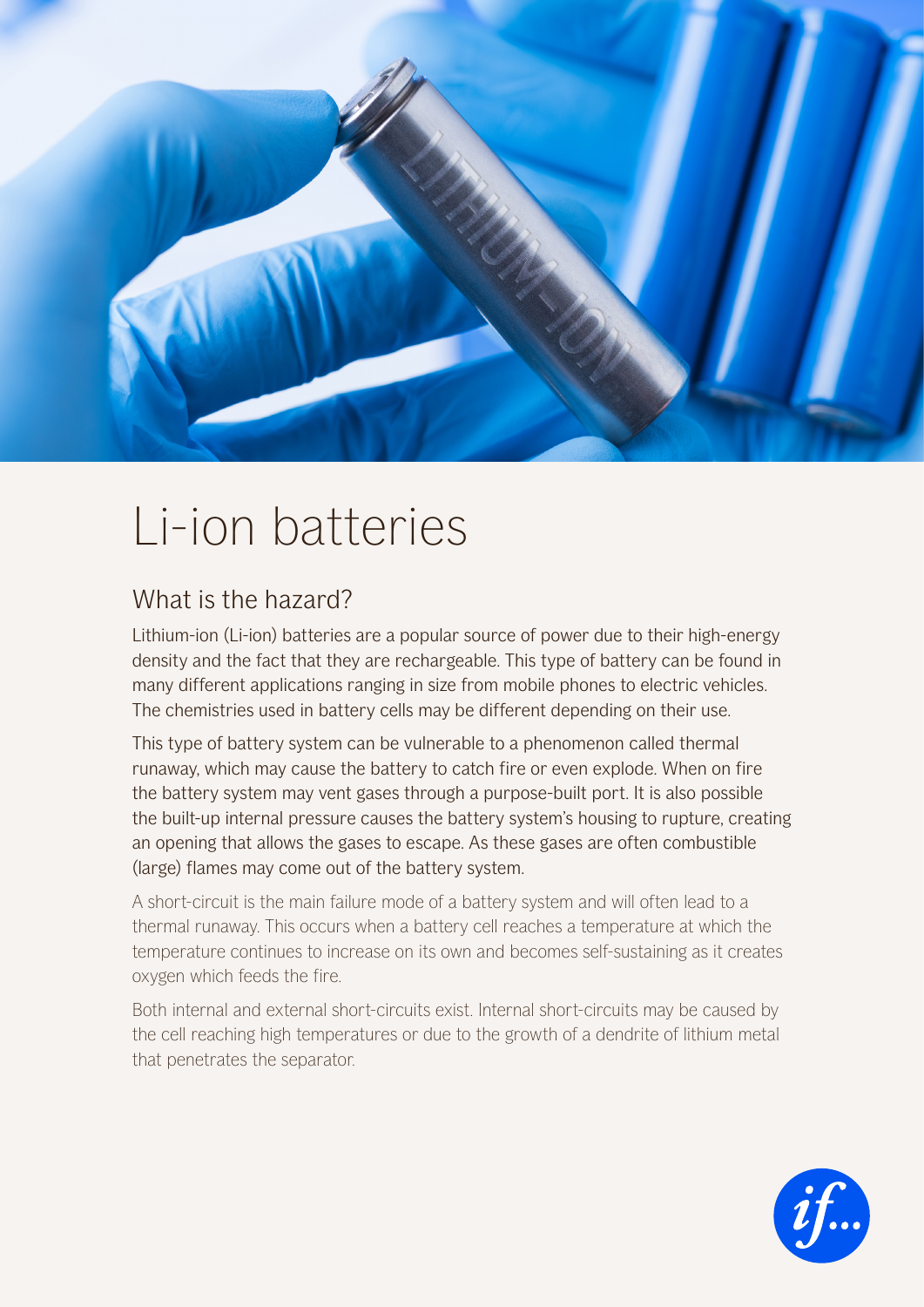As quality systems have improved over time short circuits resulting from internal causes (e.g. production failures) have become rare with established brands. The quality of the electrolytes has improved reducing the risk of dendrites growing. Also cooling systems have improved over time.

External short-circuits may be caused when a conducting material that is external to the cell either touches the positive and negative terminals at the same time or is inserted in the cell with an electrical connection with the electrodes to occur. The nail penetration test is an example of the latter.

Of course, external heating or mechanical impact can also introduce internal and external shorts to occur in the battery system. Battery systems appear to be most vulnerable when under charge.

A thermal runaway in a battery system generally originates from a single cell. The heat generated at the failing cell heats the adjacent cells causing them to go into a thermal runaway too. When cooling is not applied this process may continue until all cells in a battery system are involved.

## How to reduce the risk

We recommend that batteries have the proper CE marking and supporting documentation, which show all components comply with the relevant National and EN Standards.

The batteries should have an on-board Battery Management System (BMS), monitoring the battery system and preventing it from operating outside its safety parameters.

Battery charging should be done using battery chargers approved by the Original Equipment Manufacturer (OEM) this increases the chances that the BMS will be able to communicate with the charger, for example to communicate the preferred rate of charge and the maximum charge. Charging areas for forklifts, electric vehicles etc. should comply with the relevant guidelines.

The maintenance of battery packs should always be carried out according to the OEM's recommendations. If a Li-ion battery is damaged, hot, hisses or bulges, it must be immediately removed to a safe location preferably outside at a safe distance (> 10 m) from the buildings. If this is not possible it should be moved away from combustibles, preferably moved into a fire separated area and if possible cooled down using water.

The basic rule for battery charging areas is to have them away from combustibles, in a fire separated room with automatic fire detection and/or sprinkler protection overhead depending one the size and number of batteries.

Transport and storage of batteries should preferably be carried out at a reduced state of charge (less than 30%) reducing the likelihood that a cell failure leads to a thermal runaway.